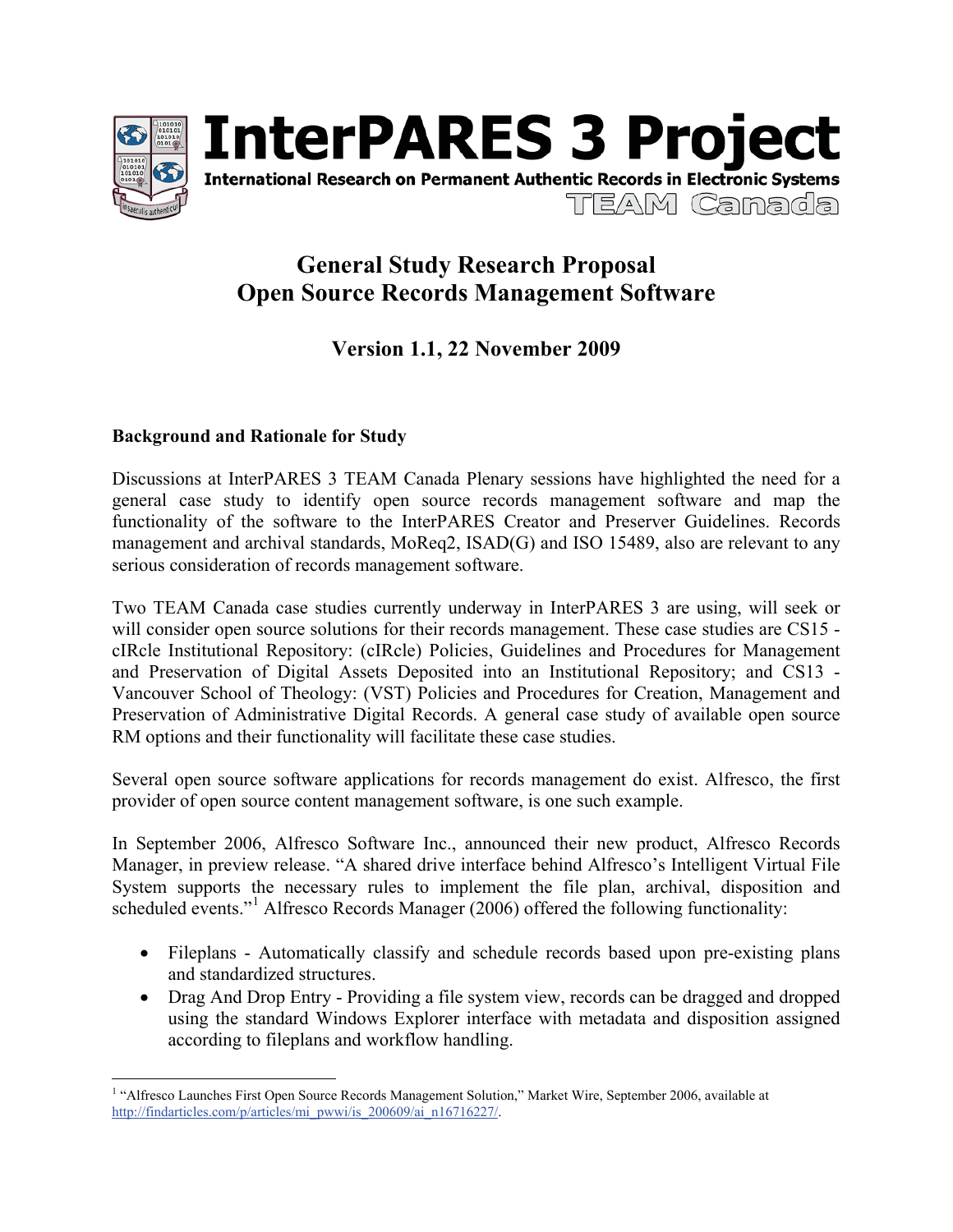- Automated Lifecycle Change Enables schedule, content and metadata change activation based upon simple scripting rules. An important feature for managing retention dates and managing document disposition.
- Retention and Archival Policies Manage archival of obsolete records, recovery of archived records or complete destruction of records based upon retention policies.
- Disposition Provides controlled and scheduled handling of archiving, holds, transfers, accessions and destruction using rules and automated processing.
- Pre-Population Of Metadata Using predefined templates and definitions, automatically file and handle records entry.
- Screening Records Pre-defined reports and metadata type definitions to search and screen records due for handling and exceptional cases.
- DOD 5015.2 Requirements Templates designed to support US Department of Defense records and filing requirement for metadata definitions, fileplans and functionality.
- Metadata Validation And Workflow Handling Ensures the integrity of records using model-driven validation and handling of newly entered records.
- Automatic Conversion -Converts from proprietary office formats to long-term vendor neutral formats such as Open Document Format (ODF) and Portable Document Format  $(PDF)<sup>2</sup>$

On October 14, 2009, Alfresco Software announced imminent release of its records management module, which has recently received DoD 5015.02 standard certifications. The DoD standard defines the operational, legislative and regulatory requirements that must be met by records management application products acquired by the DoD. The new module (expected release by the end of 2009) will offer:

- Enhanced permissions model based on user capabilities and roles;
- Full record lifecycles based on disposal schedules;
- Support for complex transfers;
- Support for Vital Records and their reviews;
- Search, workflow and hold tools to comply with transparency and Freedom of Information Act regulations;
- Ability to create a Hold record for legal or litigation; and,
- Saved searches to enhance user's ability to find and manage records.<sup>3</sup>

An important open source records management software development project (2004-2007) is DISSCO, which supports "basic administrative processes within scientific institutions… [and] incorporate[s] document management and workflow functionalities on the one hand, and interface with an archives management application on the other.."<sup>4</sup> According to its website, DISSCO complies with ISO 15489, the Model Requirements for Electronic Records Management Systems and the General International Standard Archival Description.

 $^2$  Ibid.

<sup>&</sup>lt;sup>3</sup> Paula Rooney, "Alfresco debuts D0D-certified records management module," Dana Blankenghorn & Paula Rooney, available at http://blogs.zdnet.com/open-source/?p=5022.<br><sup>4</sup> DISSCO, "Objectives," available at http://www.meteo.be/DISSCO/objectives.html.